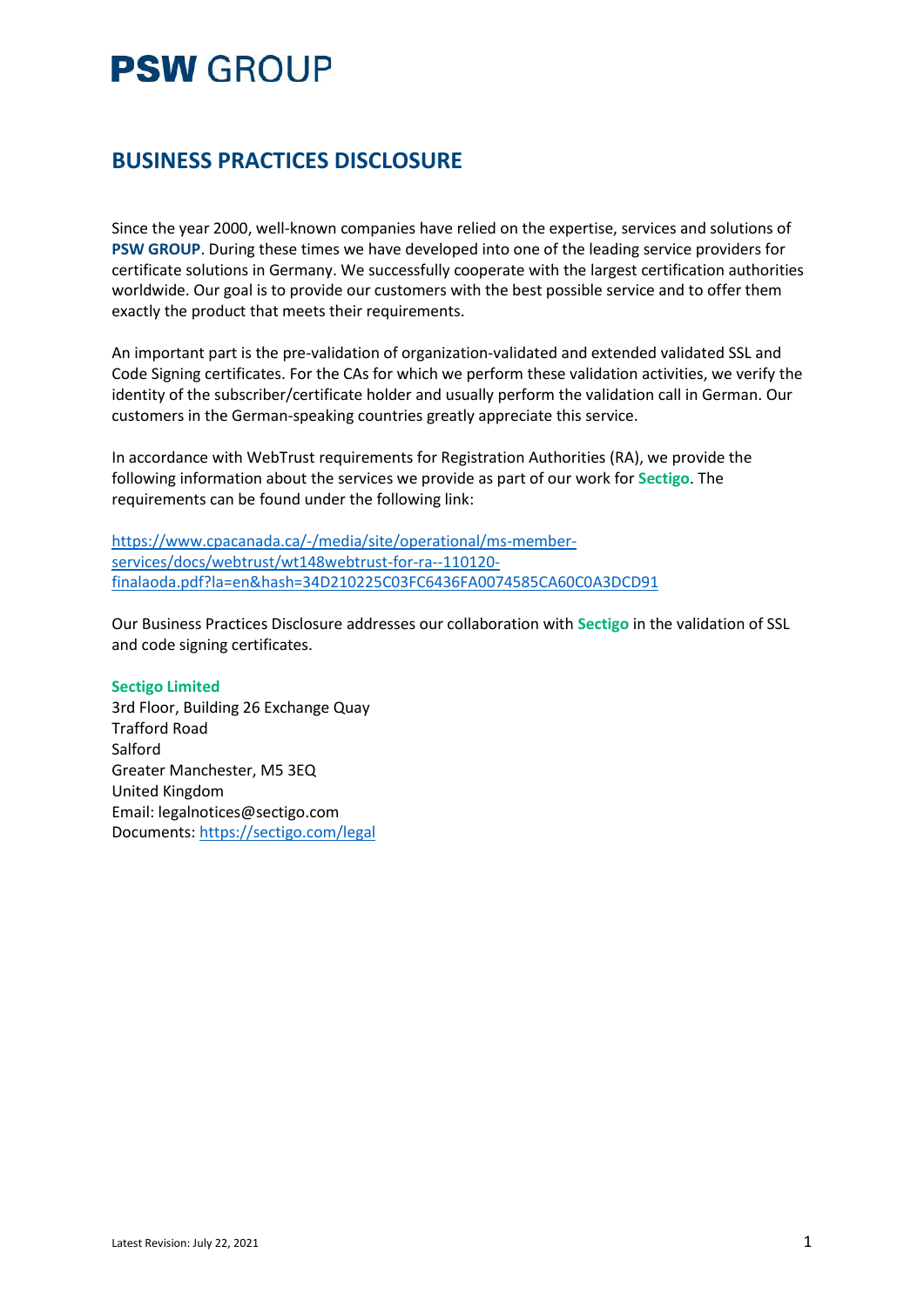The **PSW GROUP** takes over the verification of the identity of the subscriber for **Sectigo**. We strictly follow **Sectigo**'s guidelines, which are based on the rules of the CA/Browser Forum

**Sectigo WebPKI Certificate Policy** Link:<https://sectigo.com/legal>

**Sectigo Certification Practice Statement** Link:<https://sectigo.com/legal>

**Baseline Requirements for the Issuance and Management of Publicly-Trusted Certificates** Link:<https://cabforum.org/baseline-requirements-documents/#Current-Version>

**Network Security Requirements** Link:<https://cabforum.org/network-security-requirements/#Current-Version>

**Guidelines For The Issuance And Management Of Extended Validation Certificates** Link:<https://cabforum.org/extended-validation/#Current-Version>

**Guidelines For The Issuance And Management Of Extended Validation Code Signing Certificates**

Link: [https://cabforum.org/ev-code-signing-certificate-guidelines/#EV-Code-Signing-](https://cabforum.org/ev-code-signing-certificate-guidelines/#EV-Code-Signing-Certificate-Guidelines)[Certificate-Guidelines](https://cabforum.org/ev-code-signing-certificate-guidelines/#EV-Code-Signing-Certificate-Guidelines)

In the following, we provide information about the services and the relevant sections of the certificate policy and the certificate practice statement that are applicable to us and thus comply with the requirements of the WebTrust principles and criteria for Registration Authorities.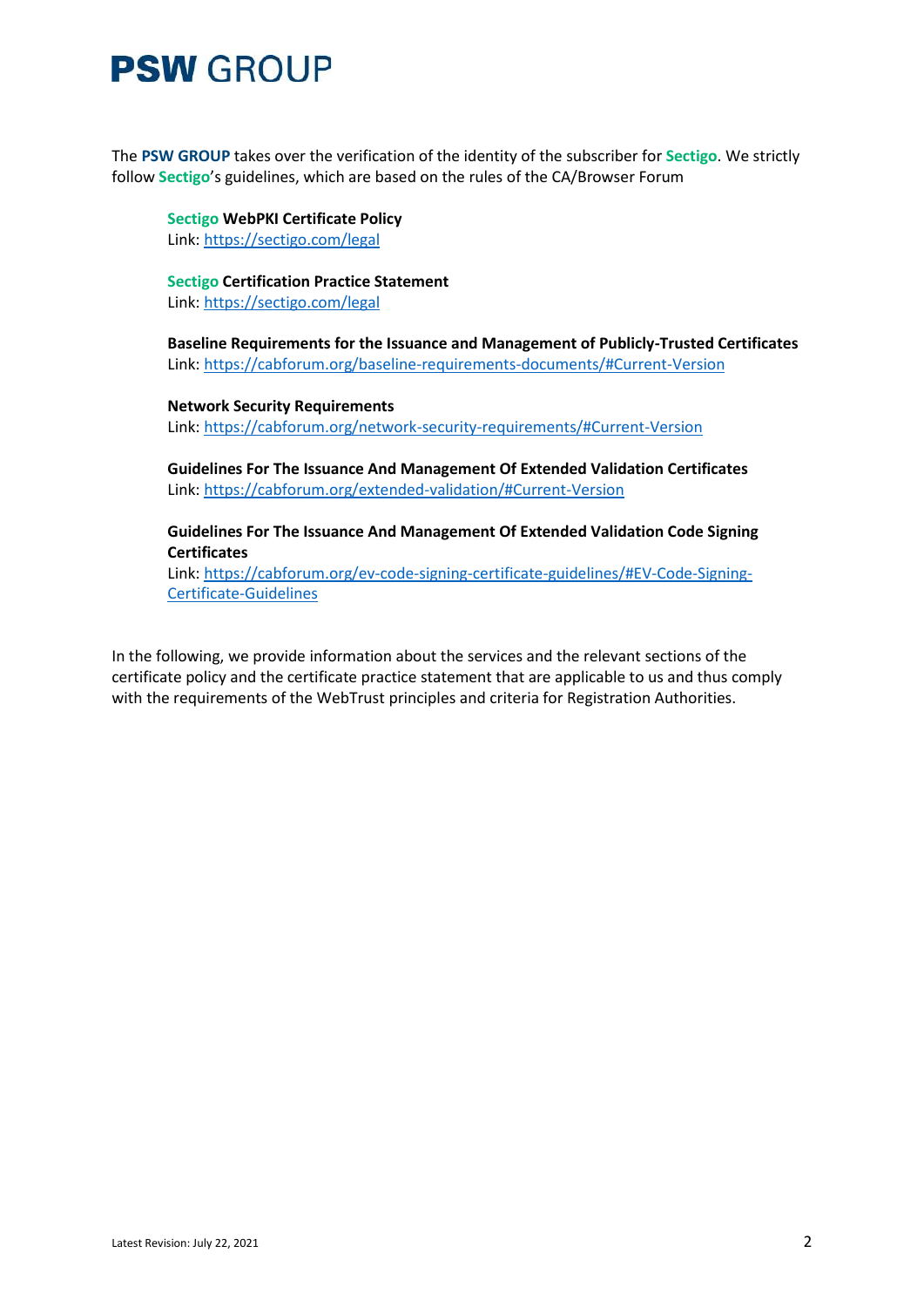### **OUR VALIDATION PROCESS**

#### Identity of the Organization

- 1. Checking die organization name and address
- A) i. We check whether the organization is registered in a database approved for examination by **Sectigo**. Both the organization name and the address must match completely. ii. If a telephone number is listed there, it will be used for the validation call; OR
- B) iii. If there is no database entry for the organization, we check the company's entry in the commercial register and look in addition for a telephone directory entry in an approved register.

#### Identity of the Subscriber

2. Checking the identity of the subscriber

#### The subscriber must be listed either

i. in the commercial register; or

ii. in an approved database.

iii. Alternatively, the confirmation of the authorization can also be done via a further validation call with the human resources department or management of the organization. This verification must also be made using the telephone number published in an approved database.

**Sectigo** EV Certificate Request <https://sectigo.com/legal>

**Sectigo** Certificate Subscriber Agreement <https://sectigo.com/legal>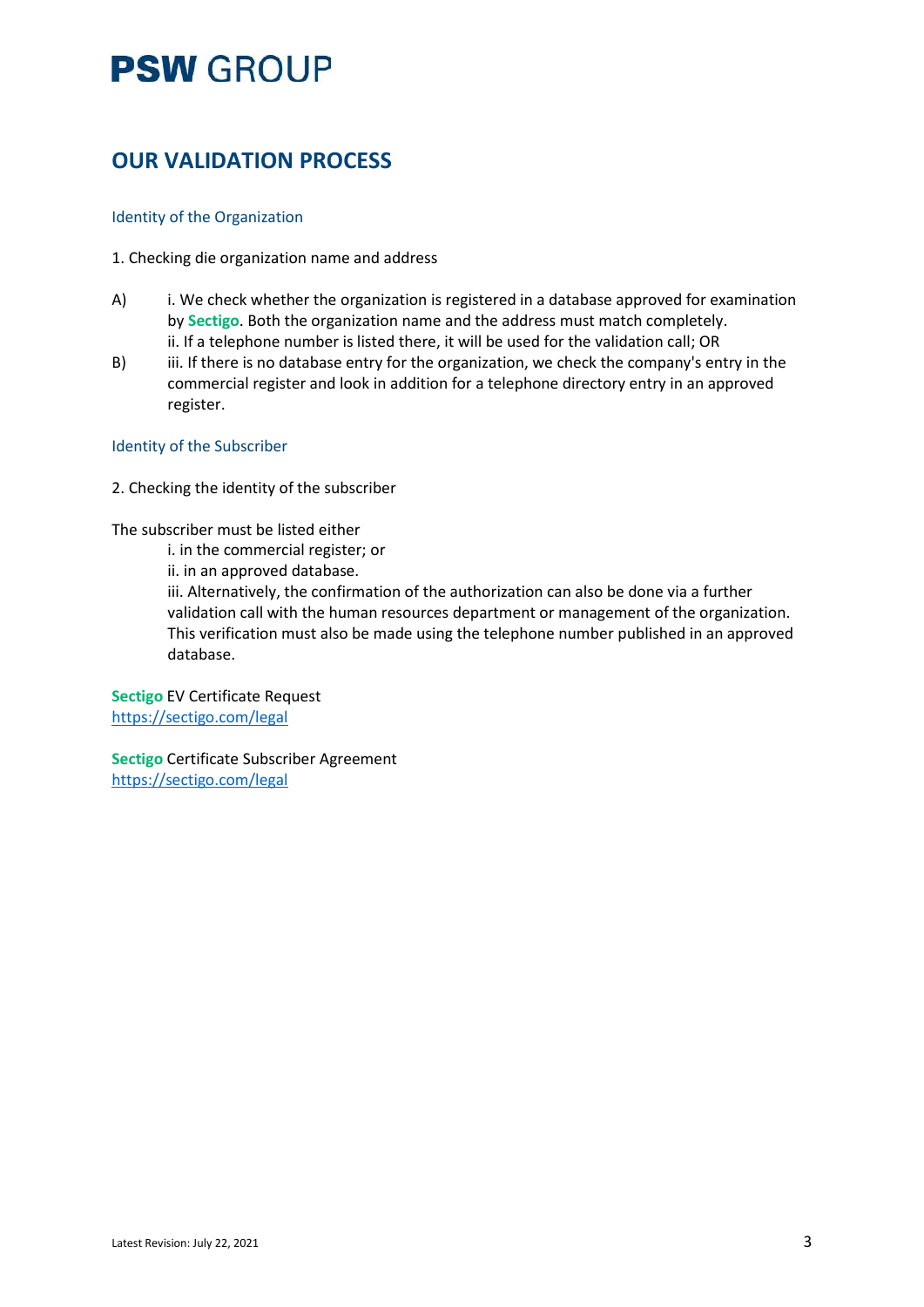### **STATEMENT**

**Sectigo WebPKI Certificate Policy** Link:<https://sectigo.com/legal>

#### **1.6. Definitions and acronyms**

#### **1.6.1. Definitions**

**"Applicant**: Means the natural person or Legal Entity that applies for (or seeks renewal of) a Certificate. Once the Certificate issues, the Applicant is referred to as the Subscriber. For Certificates issued to devices, the Applicant is the entity that controls or operates the device named in the Certificate, even if the device is sending the actual Certificate request.

**Applicant Representative**: Means a natural person or human sponsor who is either the Applicant, employed by the Applicant, or an authorized agent who has express authority to represent the Applicant: (i) who signs and submits, or approves a Certificate request on behalf of the Applicant, and/or (ii) who signs and submits a Subscriber Agreement on behalf of the Applicant, and/or (iii) who acknowledges and agrees to the Certificate Terms of Use on behalf of the Applicant when the Applicant is an Affiliate of the CA.

**Application Software Supplier**: A supplier of Internet browser software or other relying-party application software that displays or uses Certificates and incorporates Root Certificates.

**Audit Report**: Means a report from a Qualified Auditor stating the Qualified Auditor's opinion on whether an entity's processes and controls comply with the WebTrust for CAs requirements.

**Authorized Organizational Representative (AOR):** A person (potentially among several) within an organization who is authorized to vouch for person and non-person identities. Any particular AOR is not permanently linked to any particular non-person identity; the CA MUST only ascertain that the AOR is legitimately associated with the organization, and that the AOR is identified as having authority to request certificates for the organization.

**Authorization Domain Name:** Means the Domain Name used to obtain authorization for Certificate issuance for a given FQDN.

**Baseline Requirements:** The CA/Browser Forum Baseline Requirements for the Issuance and Management of Publicly-Trusted Certificates, published at [http://www.cabforum.org](http://www.cabforum.org/)

**Basic Constraints:** Means an extension that specifies whether the subject of the Certificate MAY act as a CA or only as an end-entity

**Certificate**: Means an electronic document that uses a digital signature to bind a Public Key and an entity.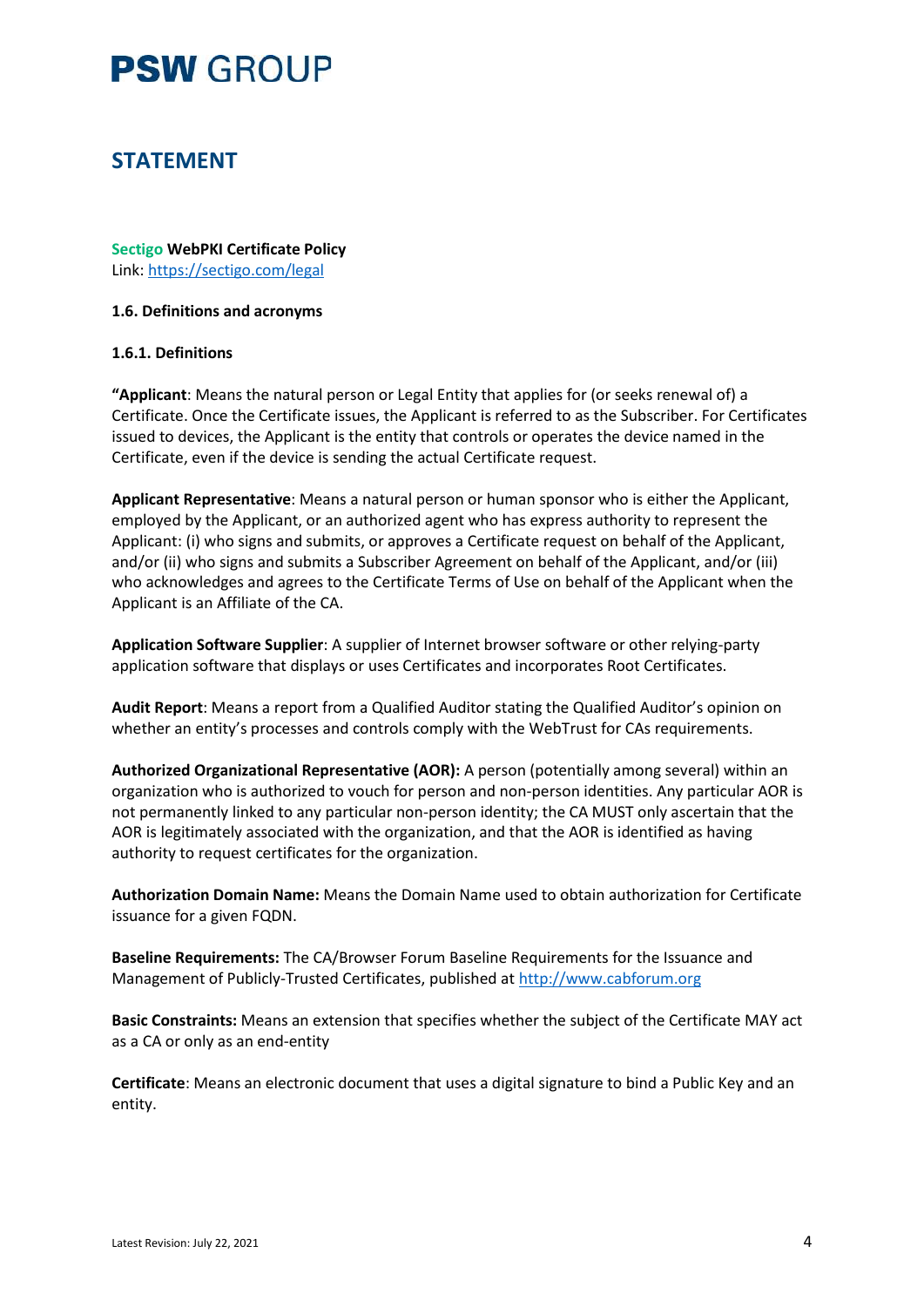**Certificate Management System**: Means a system used by **Sectigo** to process, approve issuance of, or store Certificates or Certificate status information, including the database, database server, and storage.

**Certificate Management**: Means the functions that include but are not limited to the following: verification of the identity of an Applicant of a Certificate; authorizing the issuance of Certificates; issuance of Certificates; revocation of Certificates; listing of Certificates; distributing Certificates; publishing Certificates; storing Certificates; storing Private Keys; escrowing Private Keys; generating, issuing, decommissioning, and destruction of key pairs; retrieving Certificates in accordance with their particular intended use; and verification of the domain of an Applicant of a Certificate.

**Certificate Manager**: Means the software issued by **Sectigo** and used by Subscribers to download Certificates.

**Certificate Policy:** Means a statement of the issuer that corresponds to the prescribed usage of a digital Certificate within an issuance context.

**Certificate Status Server (CSS):** A trusted entity that provides on-line verification to a relying party of a subject certificate's revocation status, and may also provide additional attribute information for the subject certificate.

**Certificate Systems:** Means the system used by **Sectigo** or a delegated third party in providing identity verification, registration and enrollment, Certificate approval, issuance, validity status, support, and other PKI-related services.

**Certificate Policy Authority**: Means the entity charged with the maintenance and publication of this CP.

**Domain Contact:** Means the Domain Name Registrant, technical contact, or administrative contract (or the equivalent under a ccTLD) as listed in the WHOIS record of the Base Domain Name or in a Domain Name System (DNS) SOA record.

**Domain Name:** Means the label assigned to a node in the Domain Name System.

**Domain Name Registrant:** Means the person(s) or entity(ies) registered with a Domain Name Registrar as having the right to control how a Domain Name is used, such as the natural person or Legal Entity that is listed as the "Registrant" by WHOIS or the Domain Name Registrar, and sometimes referred to as the "owner" of a Domain Name.

**Domain Name Registrar:** Means a person or entity that registers Domain Names under the auspices of or by agreement with: (i) the Internet Corporation for Assigned Names and Numbers (ICANN), (ii) a national Domain Name authority/registry, or (iii) a Network Information Center (including their affiliates, contractors, delegates, successors, or assigns).

**EV Guidelines:** The CA/Browser Forum Guidelines For The Issuance And Management Of Extended Validation Certificates, published at [http://www.cabforum.org](http://www.cabforum.org/)

**Front End/Internal Support System:** Means a system with a public IP address, including a web server, mail server, DNS server, jump host, or authentication server.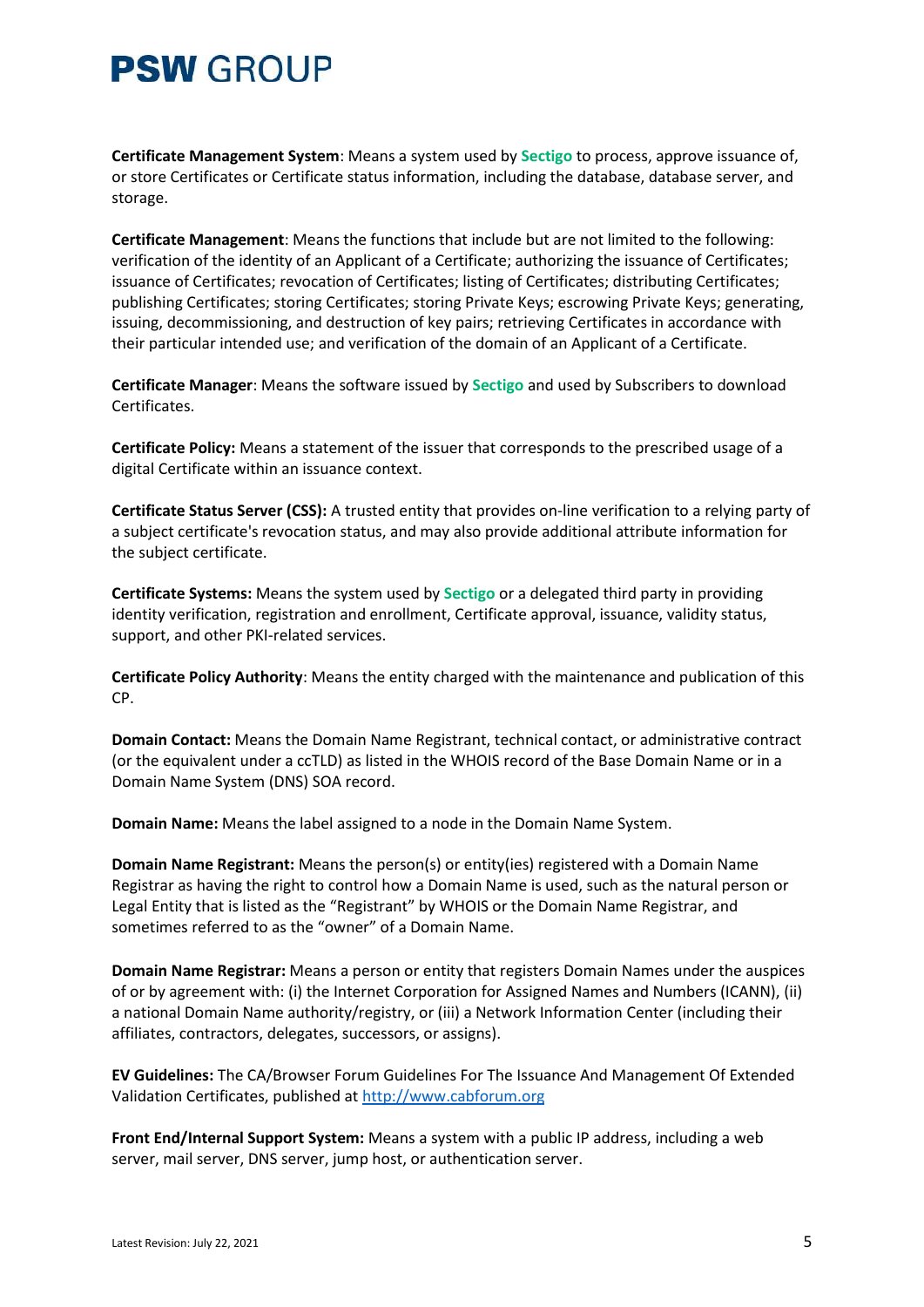**Grace Period**: Means the period during which the Subscriber MUST make a revocation request. **Issuing System:** Means a system used to sign Certificates or validity status information.

**Legal Entity:** Means an association, corporation, partnership, proprietorship, trust, government entity, or other entity with legal standing in a country's legal system.

**Privacy Policy**: Means the latest version of **Sectigo**'s published document titled as such, which describes **Sectigo**'s policies and practices in collecting, using, and safeguarding personal information, and which is accessible at the following website: [https://www.sectigo.com/privacy-policy/.](https://www.sectigo.com/privacy-policy/)

**Private Key:** Means the key of a key pair that is kept secret by the holder of the key pair, and that is used to create digital signatures and/or to decrypt electronic records or files that were encrypted with the corresponding Public Key.

**Public Key:** Means the key of a key pair that MAY be publicly disclosed by the holder of the corresponding Private Key and that is used by a Relying Party to verify digital signatures created with the holder's corresponding Private Key and/or to encrypt messages so that they can be decrypted only with the holder's corresponding Private Key.

**Random Value:** Means a value specified by **Sectigo** to the Applicant that exhibits at least 112 bits of entropy.

**Reliable Method of Communication**: Means a method of communication, such as a postal/courier delivery address, telephone number, or email address, that was verified using a source other than the Applicant Representative.

**Relying Party:** Means an entity that relies upon the information contained within the Certificate.

**Relying Party Agreement:** means an agreement between **Sectigo** and a Relying Party that MUST be read and accepted by a Relying Party prior to validating, relying on or using a Certificate and is available for reference in the Repository.

**Renewal:** Placing a new order for a certificate having the same subject information for which the Subscriber possesses a current and valid certificate issued by **Sectigo**. This is typically done <= 90 days prior to the current certificates expiration.

**Replacement**: Requesting the issuance of a new certificate to replace a current valid certificate issued by **Sectigo** without placing a new order.Repository: Means **Sectigo**'s repository, available at [https://www.sectigo.com/legal/.](https://www.sectigo.com/legal/)

**Request Token**: Means a value derived in a method specified by **Sectigo** which binds a demonstration of control to the Certificate request.

**Root CA System:** Means a system used to create a Root Certificate or to generate, store, or sign with the Private Key associated with a Root Certificate.

**Security Support System:** Means a system used to provide security support functions, such as authentication, network boundary control, audit logging, audit log reduction and analysis, vulnerability scanning, and anti-virus.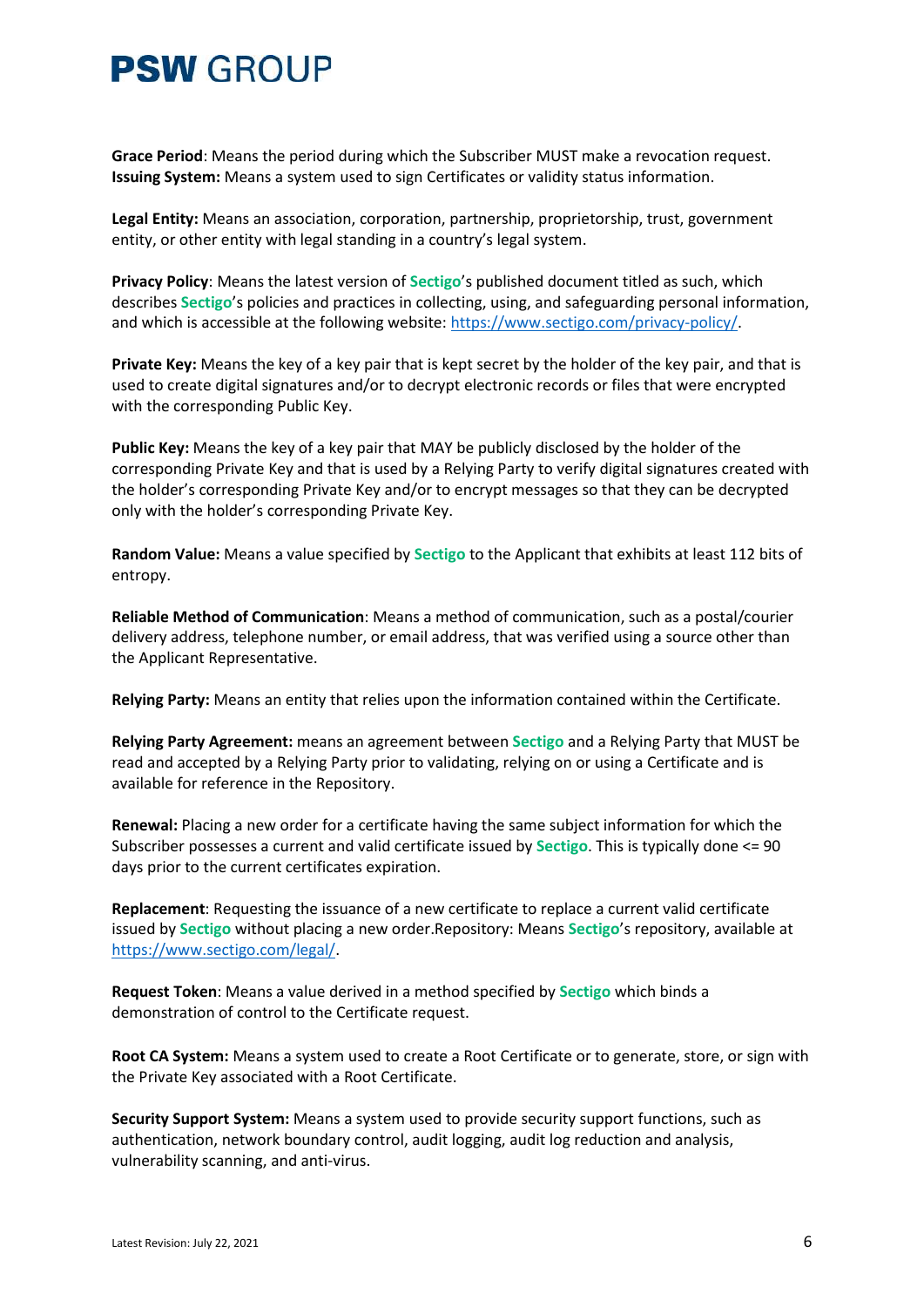**Subscriber**: Means an entity that has been issued a Certificate.

**Subscriber Agreement**: Means an agreement that MUST be read and accepted by an Applicant before applying for a Certificate. The Subscriber Agreement is specific to the digital Certificate product type as presented during the product online order process and is available for reference in the Repository.

**Trust Store Provider**: An Application Software Supplier which maintains a database of trusted root certificates, and CA requirements for being included therein, which is typically distributed either as part of a web browser or operating system.

**WebTrust for Certification Authorities:** Means the current program for CAs located at [http://www.webtrust.org/homepage-documents/item27839.aspx.](http://www.webtrust.org/homepage-documents/item27839.aspx)

**X.509**: Means the ITU-T standard for Certificates and their corresponding authentication framework

#### **1.6.2. Acronyms**

**AICPA**: American Institute of Certified Public Accountants **AOR**: Authorized Organization Representative **BR**: Baseline Requirements **CA**: Certificate Authority **CICA**: Canadian Institute of Chartered Accountants **PAC**: Personal Authentication Certificate **CPS**: Certification Practice Statement **CRL(s):** Certificate Revocation List(s) **CSR**: Certificate Signing Request **CSS**: Certificate Status Server **CVC**: Content Verification Certificate **DN**: Distinguished Name **DSA**: Digital Signature Algorithm **EPKI**: Enterprise Public Key Infrastructure Manager **ECDSA**: Elliptic Curve Digital Signature Algorithm **EVG**: EV Guidelines **FIPS PUB**: Federal Information Processing Standards Publication **FQDN**: Fully Qualified Domain Name **FTP**: File Transfer Protocol **HSM**: Hardware Security Module **HTTP**: Hypertext Transfer Protocol **ICANN**: Internet Corporation for Assigned Names and Numbers **ITU**: International Telecommunication Union **ITU-T**: ITU Telecommunication Standardization Sector **MDC**: Multiple Domain Certificate **NIST**: National Institute for Standards and Technology **OCSP**: Online Certificate Status Protocol **PIN**: Personal Identification Number **PKI**: Public Key Infrastructure **PKIX**: Public Key Infrastructure (based on X.509 Digital Certificates) **PKCS**: Public Key Cryptography Standard **RA(s):** Registration Authority(ies)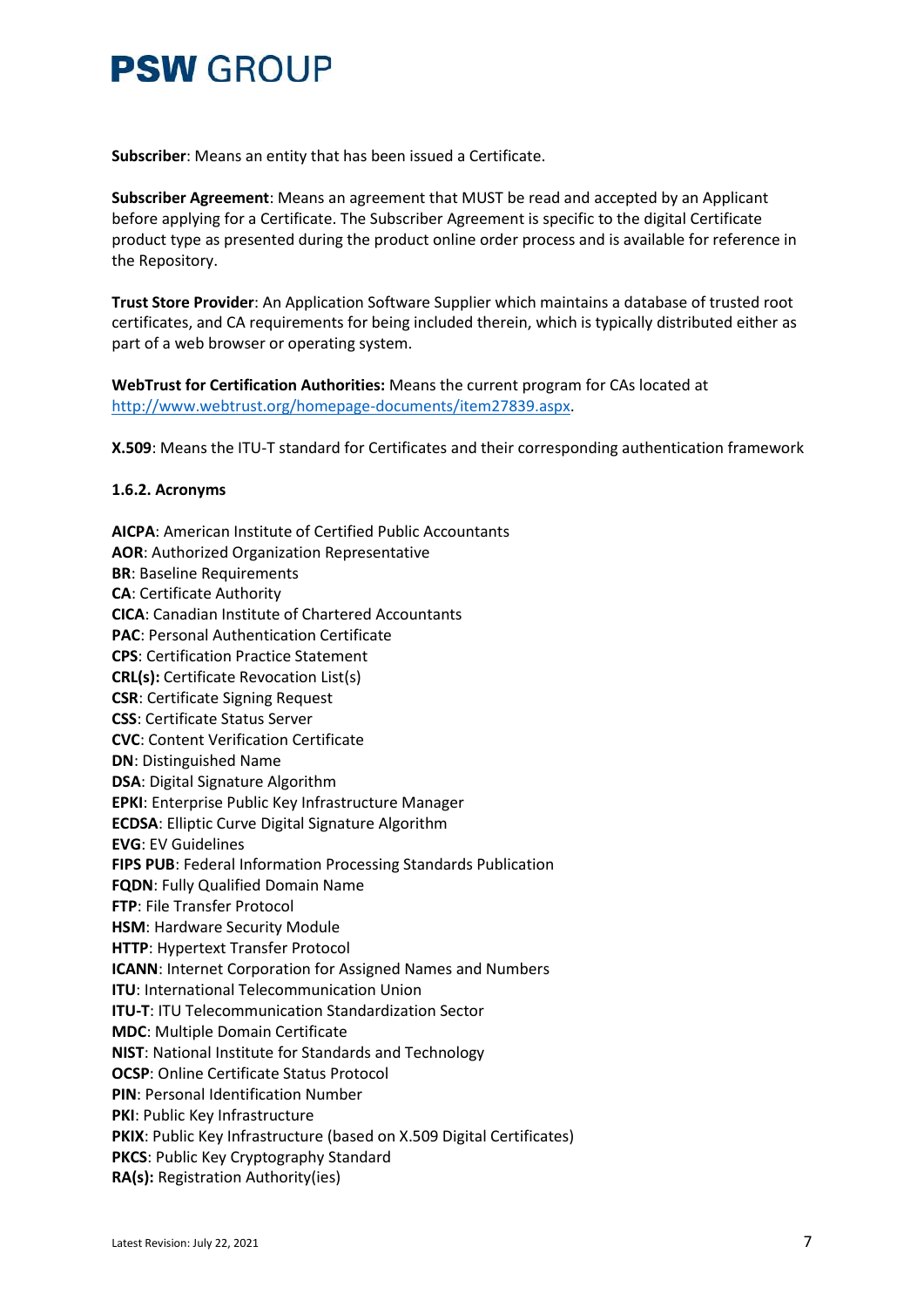**RFC**: Request for Comments **RSA**: Rivest Shamir Adleman **SAN**: Subject Alternate Name **SHA**: Secure Hash Algorithm **SGC**: Server Gated Cryptography **S/MIME**: Secure/Multipurpose Internet Mail Extension(s) **SSL**: Secure Sockets Layer **TLS**: Transport Layer Security **TSA**: Time Stamping Authority **UTC**: Coordinated Universal Time **URL**: Uniform Resource Locator

#### **1.3.2. Registration authorities**

The registration authorities (RAs) collect and verify each Subscriber's identity and information that is to be entered into the Subscriber's Public Key Certificate. The RA performs its function in accordance with a CPS approved by the Policy Authority. The RA is responsible for:

- The registration process
- The identification and authentication process.

RAs act locally within their own context of geographical or business partnerships on approval and authorization by **Sectigo** in accordance with **Sectigo** practices and procedures.

RAs do not issue or cause the issuance of SSL Certificates. Some RAs may be enabled to perform validation of some or all of the subject identity information, but are not able to undertake domain control validation.

RAs may only undertake their validation duties from pre-approved systems which are identified to the CA by various means that always include but are not limited to the white-listing of the IP address from which the RA operates.

**Sectigo** operates a number of intermediate CAs from which it issues certificates for which some part of the validation has been performed by a Registration Authority. Some of the intermediate CAs are dedicated to the work of a single RA, whilst others are dedicated to the work of multiple related RAs

Registration Authority Staff: RA Staff are the individuals holding trusted roles that operate and manage RA components.

#### **3.2.3. Authentication of Individual Identity**

If the Applicant is a natural person, **Sectigo** SHALL verify the Applicant's name, Applicant's address, and the authenticity of the certificate request.

#### **3.2.5. Validation of authority**

Before issuing CA certificates or signature certificates that assert organizational authority, **Sectigo** SHALL validate the subscriber's authority to act in the name of the organization. An example of signature certificates that assert organizational authority is code signing certificates

#### **4.2.1. Performing identification and authentication functions**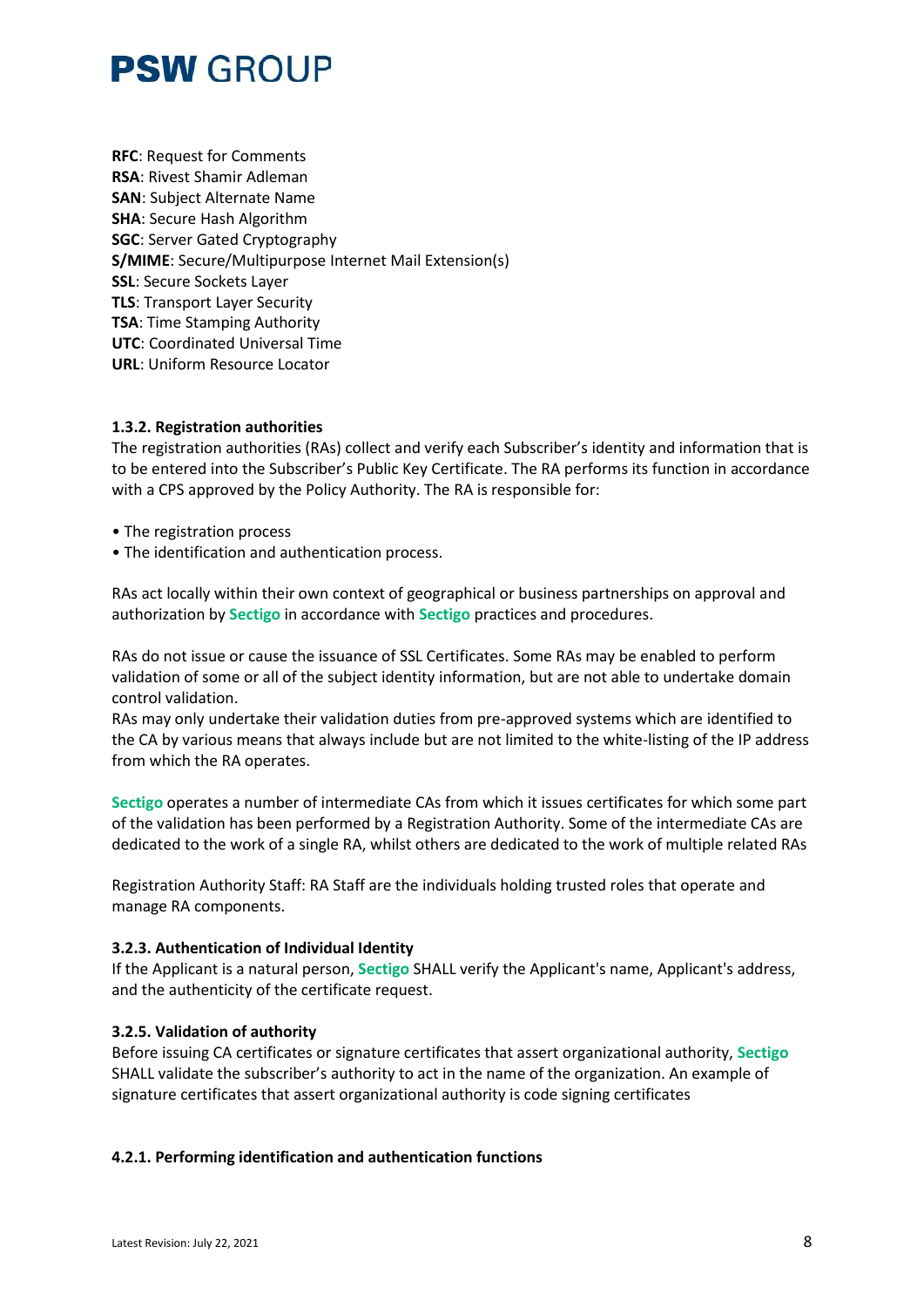The identification and authentication of the Subscriber SHALL meet the requirements specified for Subscriber authentication as specified in Sections 3.2 and 3.3. The components of the PKI (e.g., CA or RA) that are responsible for authenticating the Subscriber's identity in each case SHALL be identified in the CPS.

For server certificate applications the maximum age of data used for verification SHALL NOT exceed 825 days and 398 days for Domain or IP Address validation according to the BRs effective dates.

#### **4.3.1. CA actions during Certificate issuance**

Upon receiving the request, the CAs/RAs shall:

• Verify the identity of the requester as specified in Section 3.2.

• Verify the authority of the requester and the integrity of the information in the Certificate request as specified in Section 4.1.

• Build and sign a Certificate if all Certificate requirements have been met (in the case of an RA, have the CA sign the Certificate).

• Make the Certificate available to the Subscriber after confirming that the Subscriber has formally acknowledged their obligations as described in Section 9.6.3.

**Sectigo**'s automated systems receive and collate:

• Evidence gathered during the verification process, and/or

• Assertions that the verification has been completed according to the policy and internal documentation that sets out the acceptable means of verifying subject information.

**Sectigo**'s automated systems record the details of the business transaction associated with the submission of a Certificate request and the eventual issuance of a Certificate.

**Sectigo**'s automated (and manual) systems record the source of, and all details submitted with, evidence of verification, having been performed either by external RAs or by **Sectigo**'s internal RA.

Certificate issuance by the Root CA SHALL require an individual authorized by the CA (i.e. the CA system operator, system officer, or PKI administrator) to deliberately issue a direct command in order for the Root CA to perform a certificate signing operation. The correct authentication of verification evidence provided by external RAs is required before that evidence will be considered for Certificate issuance.

#### **5.1.2.2. Physical Access for RA Equipment**

RA equipment SHALL be protected from unauthorized access while the RA cryptographic module is installed and activated. The RA SHALL implement physical Access Controls to reduce the risk of equipment tampering even when the cryptographic module is not installed and activated. These security mechanisms SHALL be commensurate with the level of threat in the RA equipment environment.

#### **5.2.1.4. Internal Auditors**

Internal Auditors are responsible for reviewing, maintaining, and archiving audit logs and performing or overseeing internal compliance audits to determine if **Sectigo**, an external CA, or RA is operating in accordance with this CP and, where relevant, an RA's contract.

#### **5.2.1.5. RA Staff**

RA Staff are the individuals holding trusted roles that operate and manage RA components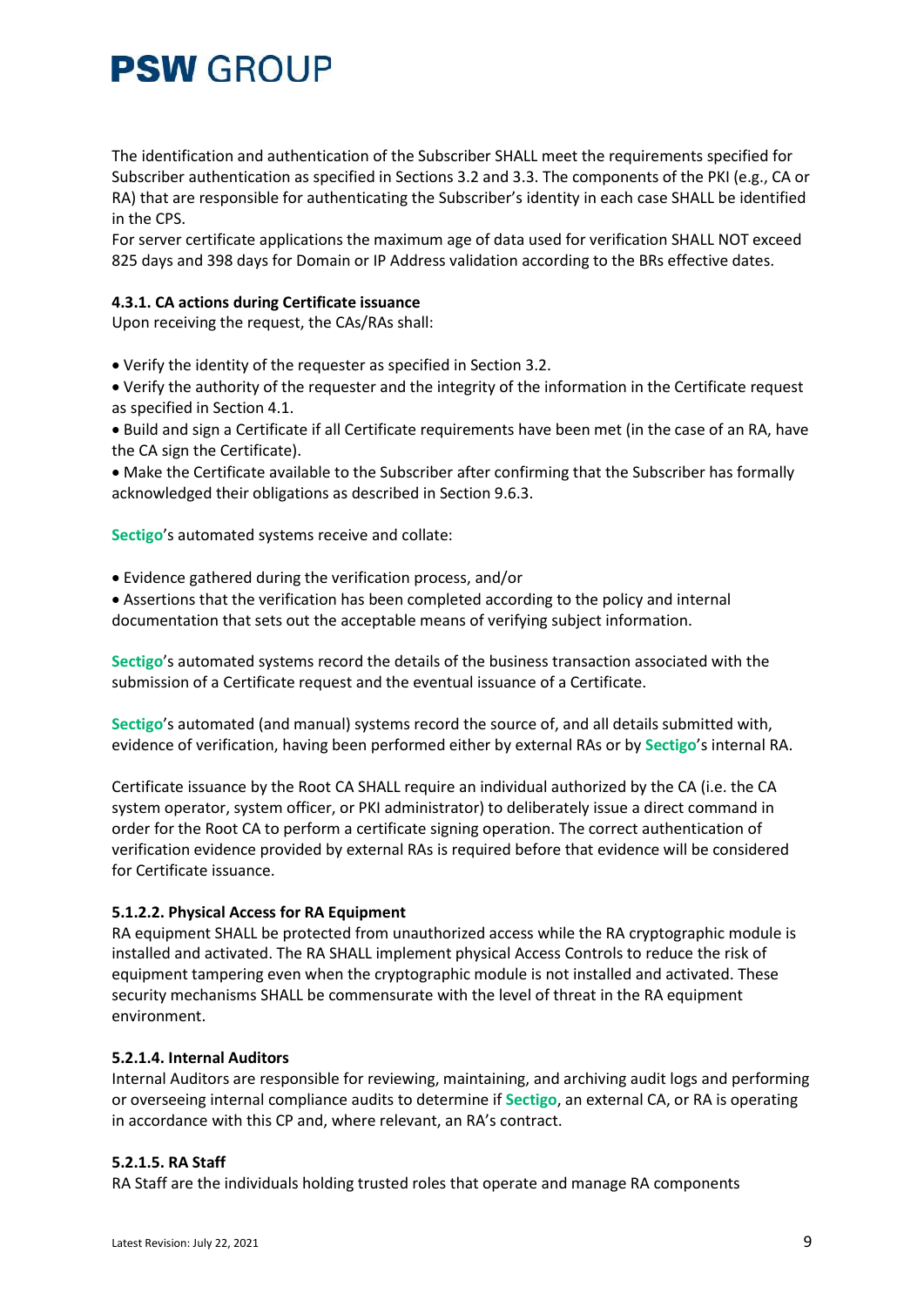#### **5.3.2. Background check procedures**

All trusted personnel have background checks before access is granted to **Sectigo**'s systems. These checks may include, but are not limited to, verification of the individual's identity using a government issued photo ID, credit history, employment history, education, character references, social security number, criminal background, and a Companies House cross-reference to disqualified directors.

### **5.3.3. Training requirements**

**Sectigo** provides suitable training to all staff before they take on a Trusted Role SHOULD they not already have the complete skill-set required for that role. Training of personnel is undertaken via a mentoring process involving senior members of the team to which they are attached. Training SHALL be conducted in the following areas:

- CA or RA security principles and mechanisms;
- All PKI software versions in use on the CA or RA system;
- All PKI duties they are expected to perform;
- Incident and Compromise reporting and handling
- Disaster recovery and business continuity procedures; and
- Stipulations of this CP.

CA Administrators and Operators are trained in the maintenance, configuration, and use of the specific software, operating systems, and hardware systems used by **Sectigo**. Internal Auditors are trained to proficiency in the general principles of systems and process audit as well as familiarity with **Sectigo**'s policies and procedures. CA Officers are trained in **Sectigo**'s validation and verification policies and procedures."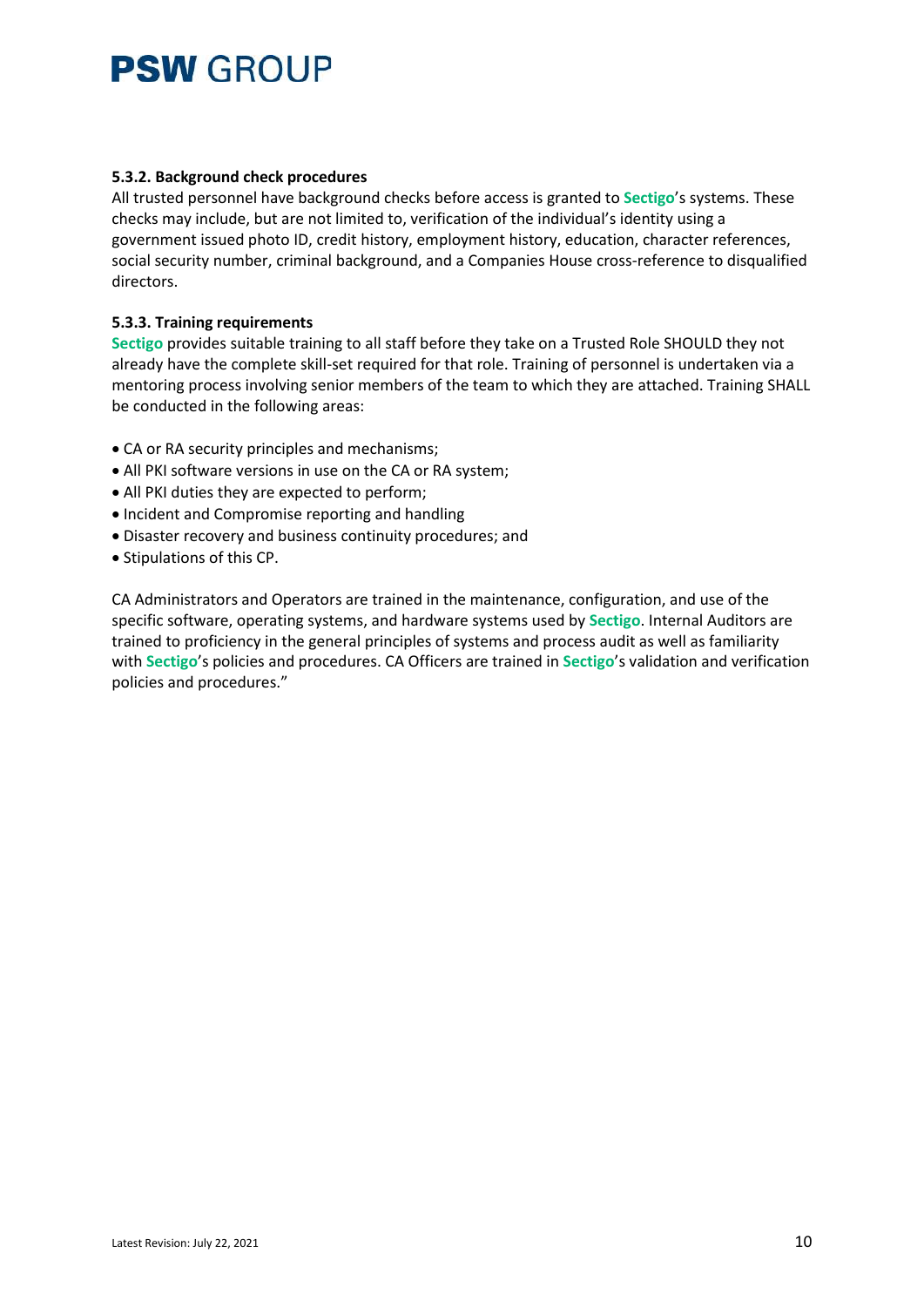### **Sectigo Certification Practice Statement**

Link:<https://sectigo.com/uploads/files/Sectigo-CPS-v5.1.7.pdf>

The **PSW GROUP** is a Registration Authority defined as follows in die CPS from **Sectigo**:

### 1.3.2. Registration Authorities

**Sectigo** has established the necessary secure infrastructure to fully manage the lifecycle of digital Certificates within its PKI. Through a network of RAs, **Sectigo** also makes its certification authority services available to its Subscribers. Sectigo RAs:

- Accept, evaluate, approve or reject the registration of Certificate applications.
- Verify the accuracy and authenticity of the information provided by the Subscriber at the time of application as specified in this CPS, the BR and/or the EVG.
- Use official, notarized or otherwise indicated document to evaluate a Subscriber application.
- Verify the accuracy and authenticity of the information provided by the Subscriber at the time of reissue or renewal as specified in this CPS, the BR and/or the EVG.

RAs act locally within their own context of geographical or business partnerships on approval and authorization by **Sectigo** in accordance with **Sectigo** practices and procedures.

**Sectigo** MAY extend the use of RAs for its Web Host Reseller, Enterprise Public Key Infrastructure (EPKI) Manager and, optionally, Powered SSL programs. Upon successful approval to join the respective programs the Web Host Reseller Subscriber, EPKI Manager Subscriber or Powered SSL Subscriber MAY be permitted to act as an RA on behalf of Sectigo. RAs are required to conform to this CPS, the BR and/or the EVG.

RAs do not issue or cause the issuance of Secure Server Certificates. Some RAs may be enabled to perform validation of some or all of the subject identity information but are not able to undertake domain control validation.

RAs may only undertake their validation duties from pre-approved systems which are identified to the CA by various means that always include but are not limited to the white-listing of the IP address from which the RA operates.

**Sectigo** operates several intermediate CAs from which it issues certificates for which some part of the validation has been performed by a Registration Authority. Some of the intermediate CAs are dedicated to the work of a single RA, whilst others are dedicated to the work of multiple related RAs.

We, PSW GROUP ("Registration Authority", "RA"), maintain effective controls and measures to assure that we provide our services in accordance with the applicable sections of the Certification Authority's Certificate Practice Statement and Certificate Policy for the following CA:

### **"3.2.2.2 Authentication of Organization Identity for OV TLS Secure Server, Object Signing, Document Signing, and Device Certificates**

In addition to the verification of domain control using the procedures listed above in section 3.2.2.1, **Sectigo** verifies the identity and address of the Applicant in accordance with the CA/Browser Forum Baseline Requirements for the Issuance and Management of Publicly-Trusted Certificates (commonly referred to as the Baseline Requirements), using documentation that is provided by, or through communication with at least one of the following: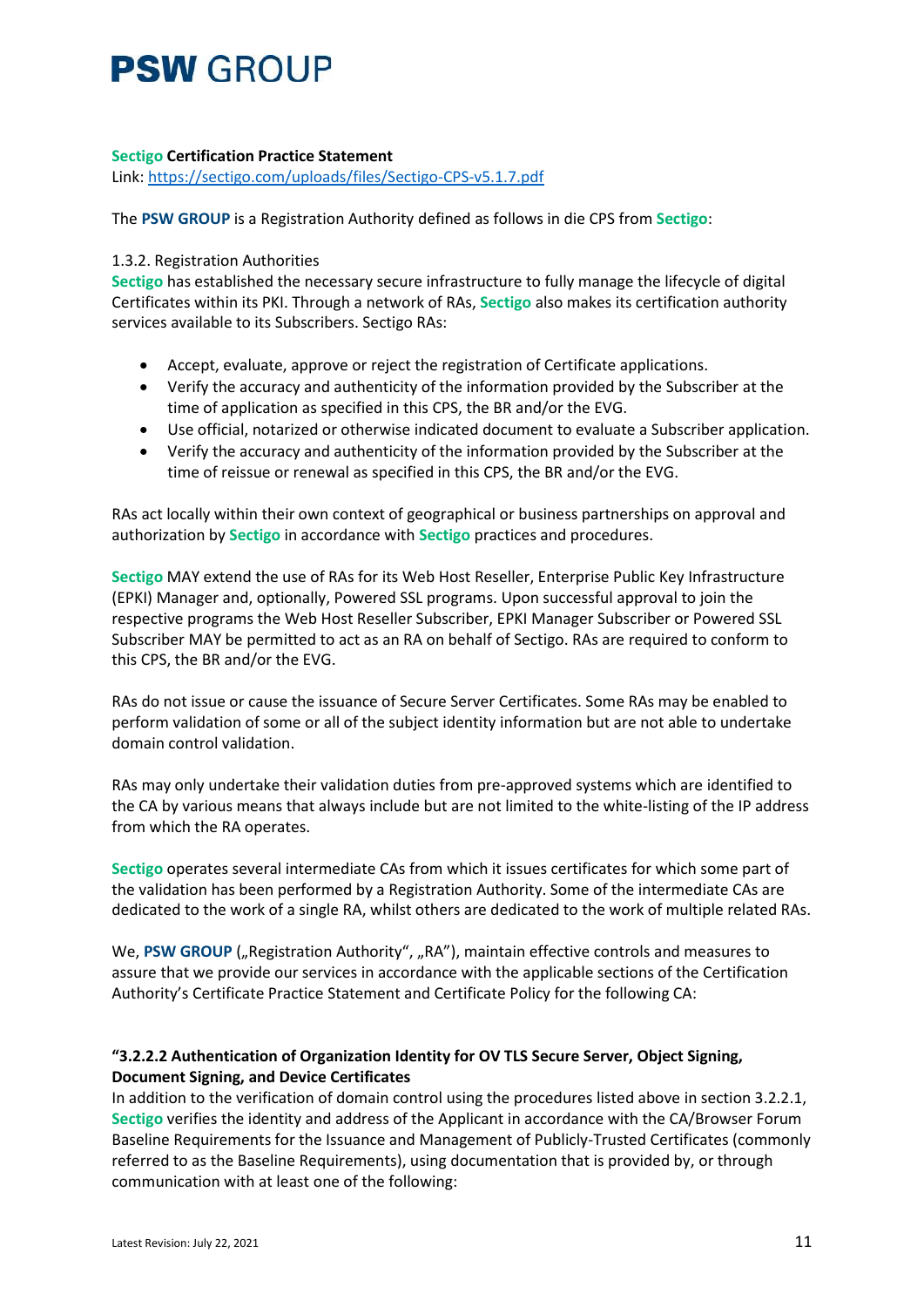- 1. A government agency in the jurisdiction of the Applicant's legal creation, existence or recognition;
- 2. A third party database that is periodically updated and considered a Reliable Data Source;
- 3. A site visit by the CA or a third party who is acting as an agent for the CA; or,
- 4. An attestation letter;

For the other certificate types, **Sectigo** MAY use the same documentation (BRs and Code Signing BRs) or additional documentation like the AATL from Adobe.

**Sectigo** MAY use the same documentation or communication described in 1 through 4 above to verify both the Applicant's identity and address. Alternatively, **Sectigo** MAY verify the address of the Applicant (but not the identity of the Applicant) using a utility bill, bank statement, credit card statement, government-issued tax document, or other form of identification that **Sectigo** determines to be reliable.

If the Subject Identity Information in the certificate is to include a DBA or Trade Name, **Sectigo** shall verify the Applicant's right to use such DBA/Trade Name using number 1, 2, or 4 above, or:

1. Communication directly with a government agency responsible for the management of such DBAs or trade names, or;

2. A utility bill, bank statement, credit card statement, government issued tax document, or other form of identification that **Sectigo** determines to be reliable.

### **3.2.2.3. Authentication of Organization Identity for EV TLS Secure Server and EV Code Signing Certificates**

Before issuing an EV Certificate, **Sectigo** ensures that all Subject organization information to be included in the EV Secure Server, or Code Signing Certificate conforms to the requirements of, and is verified in accordance with the *CA/Browser Forum Guidelines for the Issuance and Management of Extended Validation Certificates* (commonly referred to as the EV Guidelines) and/or the *Baseline Requirements For The Issuance And Management Of Publicly Trusted Code Signing Certificates* (commonly referred to as Code Signing BR) as applicable.

#### **Sectigo** will verify:

- Applicant's Legal Existence and Identity
- Applicant's Assumed Name (if applicable)
- Applicant's Physical Existence and Business Presence
- Verified Method of Communication with the Applicant
- Applicant's Operational Existence
- The Name, Title, and Authority of Contract Signer and Certificate Approver
- Signature on Subscriber Agreement and EV Certificate Requests
- Approval of EV Certificate Request

#### **3.2.3. Authentication of Individual Identity**

Authentication of an individual identity is performed through the validation processes specified below, and depends on the type of Certificate. Applications for **Sectigo** Certificates are supported by appropriate documentation to establish the identity of an Applicant.

The following elements are critical information elements for a **Sectigo** Certificate issued to an individual: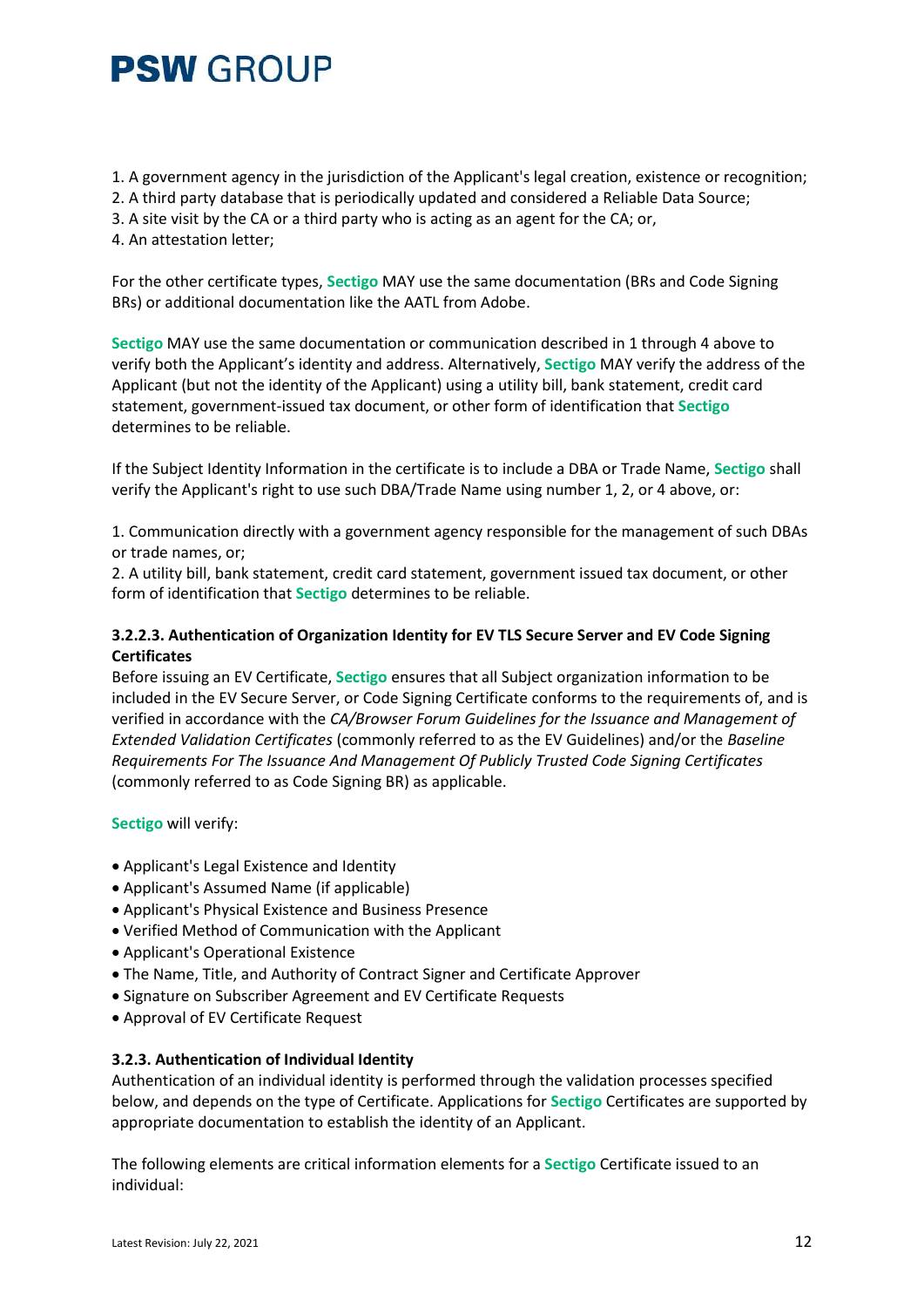- Legal Name of the Individual (PUBLIC)
- Organizational unit (PUBLIC)
- Street, city, postal/zip code, country (PUBLIC)
- VAT-number (if applicable)
- Server Software Identification
- Payment Information
- Administrator contact full name, email address and telephone
- Billing contact persons and organizational representative
- Fully Qualified Domain Name / Network Server Name / Public or Private IP (PUBLIC)
- Public Key (PUBLIC)
- Proof of right to use name
- Proof of existence and organizational status of the Organization
- Subscriber Agreement, signed (if applying out of bands)

### **3.2.5. Validation of Authority**

Validation of authority involves a determination of whether a person has specific rights, entitlements, or permissions, including the permission to act on behalf of an organization to obtain a Certificate. Validation of authority is dependent on the type of Certificate requested and is performed in accordance with section 3.2.7 of this CPS.

#### **3.2.5.3. OV TLS Server, Code Signing, and Document Signing Certificates**

If the Applicant for a Certificate containing Subject Identity Information is an organization, then **Sectigo** SHALL use a Reliable Method of Communication to verify the authenticity of the Applicant Representative's certificate request.

**Sectigo** MAY use the sources listed in section 3.2.2.2 to verify the Reliable Method of Communication. Provided that a Reliable Method of Communication is used, **Sectigo** MAY establish the authenticity of the certificate request directly with the Applicant Representative or with an authoritative source within the Applicant's organization, such as the Applicant's main business offices, corporate offices, human resource offices, information technology offices, or other department that **Sectigo** deems appropriate.

In addition, **Sectigo** SHALL establish a process that allows an Applicant to specify the individuals who may request Certificates. If an Applicant specifies, in writing, the individuals who may request a Certificate, then **Sectigo** SHALL NOT accept any certificate requests that are outside this specification. **Sectigo** SHALL provide an Applicant with a list of its authorized certificate requesters upon the Applicant's verified written request.

#### **3.2.5.4. EV TLS Server and Code Signing Certificates**

The request is verified in accordance with the *CA/B Forum Guidelines for the Issuance and Management of Extended Validation Certificates* section 11.5.

The request for EV Code Signing certificates is verified in accordance with the *CA/B Forum Baseline Requirements For The Issuance And Management Of Publicly Trusted Code Signing Certificates* section 11.2.

#### **3.2.7. Application Validation**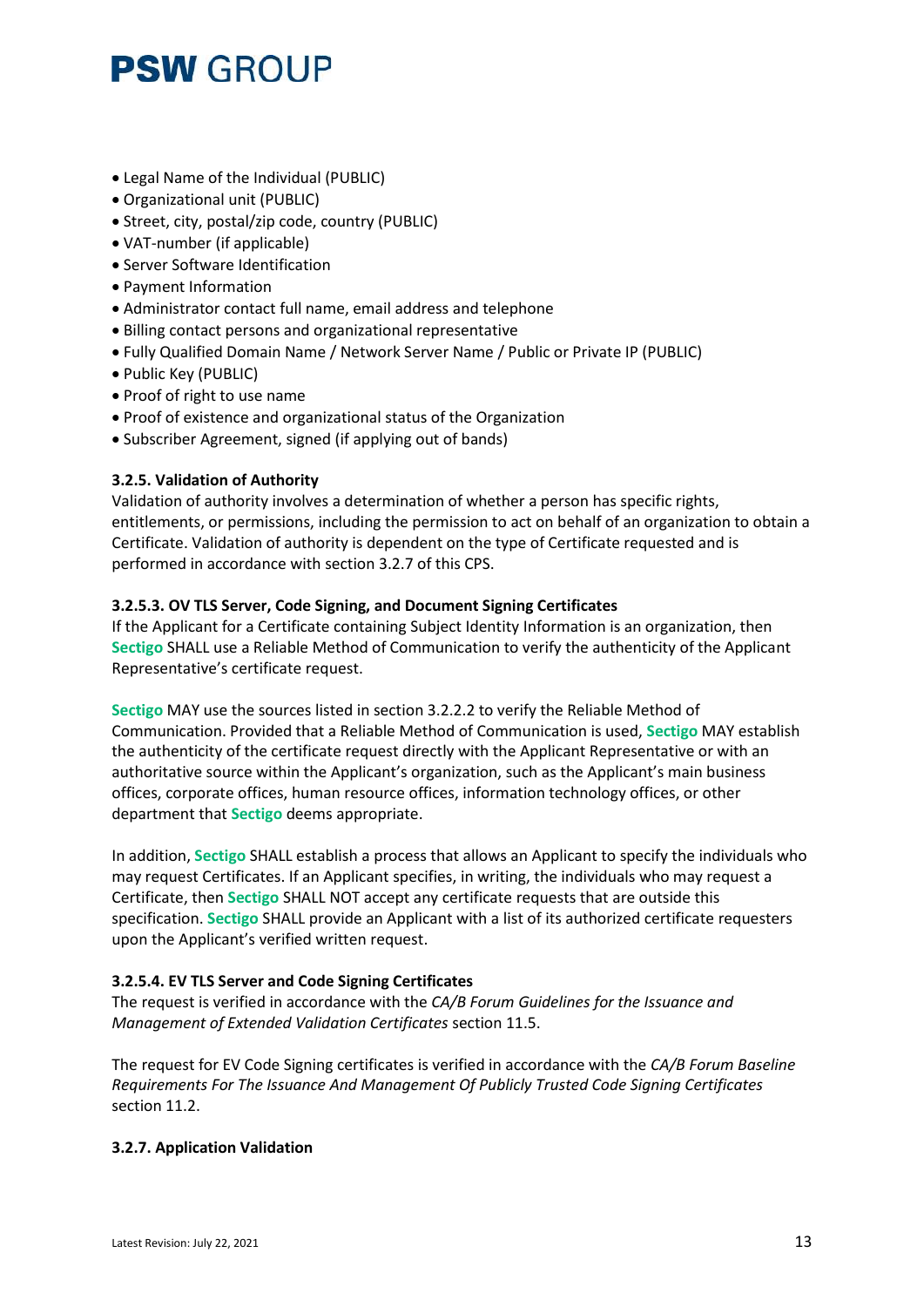Prior to issuing a Certificate **Sectigo** employs controls to validate the identity of the Subscriber information featured in the Certificate application. Such controls are indicative of the product type.

#### **3.3. Identification and Authentication for Re-Key Requests**

**Sectigo** supports rekeys on:

- Replacement, which is when a Subscriber wishes to change some (or none) of the subject details in an already issued Certificate and may (or may not) also wish to change the key associated with the new Certificate; and
- Renewal, which is when a Subscriber wishes to extend the lifetime of a Certificate which has been issued they may at the same time vary some (or none) of the subject details and may also change the key associated with the Certificate.

In both cases, **Sectigo** requires the Subscriber to use the same authentication details (typically username and password) which they used in the original purchase of the Certificate. In either case, if any of the subject details are changed during the replacement or renewal process then the subject must be reverified.

#### **3.4. Identification and Authentication for Revocation Request**

Revocation at the Subscriber's request:

The Subscriber must either be in possession of the authentication details (typically username and password) which were used to purchase the Certificate originally OR the Subscriber must be able to send an S/MIME email signed with the Private Key associated with the Certificate.

#### Revocation at the RA's request:

The RA must be in possession of the authentication details used to effect the original Certificate request to the CA.

#### Revocation at the CA's request:

**Sectigo** does not revoke Certificates at the request of other CAs. **Sectigo** can and does revoke Subscriber Certificates for cause as set out in section 4.9 of this CPS, but identification and authentication is not required in these cases.

**Sectigo** employs the following procedure for authenticating a revocation request:

- The revocation request must be sent by the administrator contact associated with the Certificate application. **Sectigo** may, if necessary, also request that the revocation request be made by either / or the organizational contact and billing contact.
- Upon receipt of the revocation request **Sectigo** will request confirmation from the known administrator out of bands contact details, either by telephone or by fax.
- **Sectigo** validation personnel will then command the revocation of the Certificate and logging of the identity of validation personnel and reason for revocation will be maintained in accordance with the logging procedures covered in this CPS.

#### **4. CERTIFICATE LIFECYCLE OPERATIONAL REQUIREMENTS**

This section describes the Certificate application process, including the information required to make and support a successful application. Additionally, this section describes some of the requirements imposed upon RAs, Subscribers, and other participants with respect to the lifecycle of a Certificate.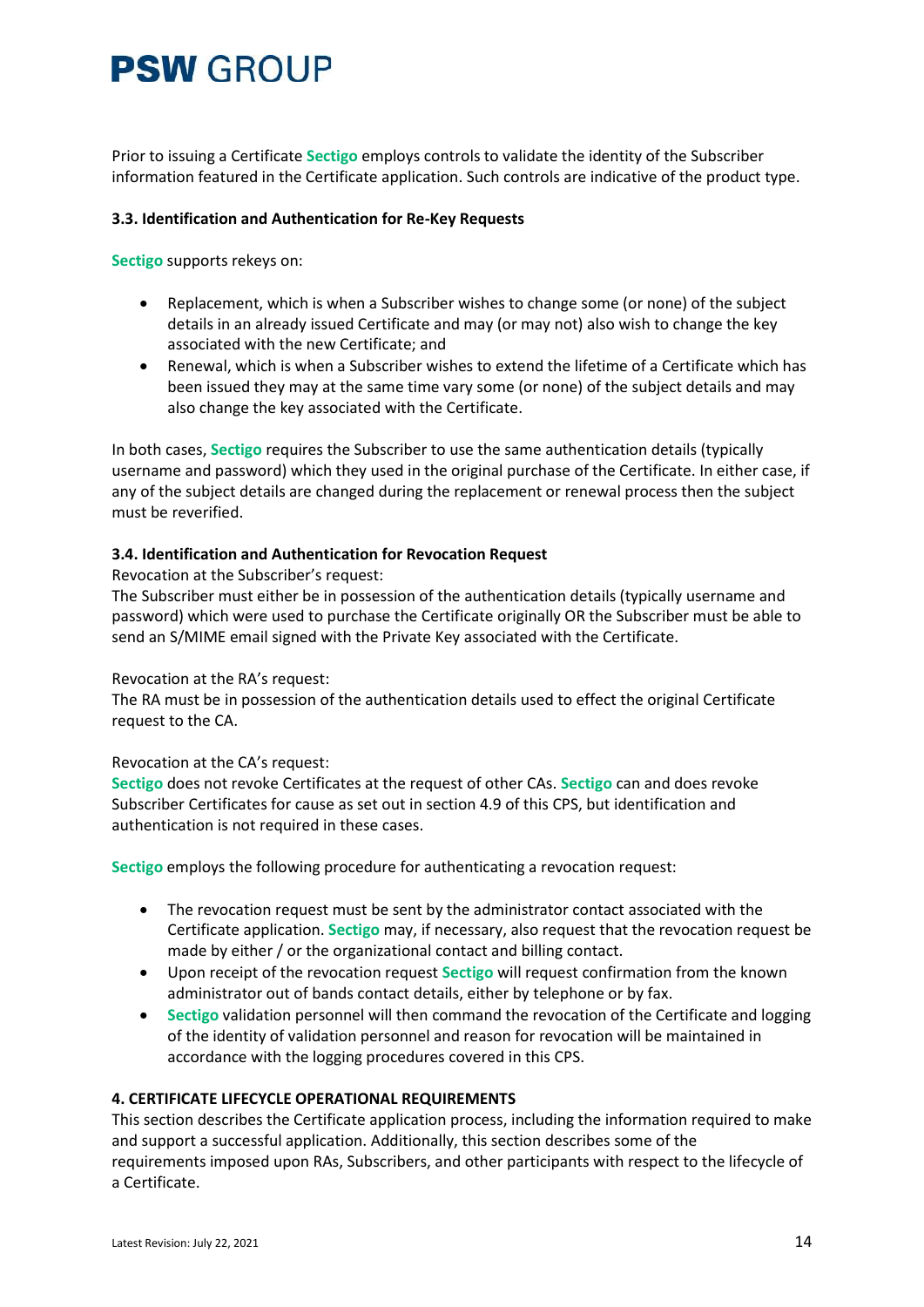The validity period of **Sectigo** Certificates varies dependent on the Certificate type, but typically, a Certificate will be valid for either 1 year, 2 years, or 3 years. **Sectigo** reserves the right to, at its discretion, issue Certificates that may fall outside of these set periods.

The following steps describe the milestones to issue a Secure Server Certificate:

1. The Applicant fills out the online request on **Sectigo**'s web site and the Applicant submits the required information: Certificate Signing Request (CSR), e-mail address, common name, organizational information, country code, verification method and billing information.

2. The Applicant accepts the online Subscriber Agreement.

3. The Applicant submits the required information to **Sectigo**.

4. The Applicant pays the Certificate fees.

5. **Sectigo** verifies the submitted information using third party databases and Government records

6. Upon successful validation of the application information, **Sectigo** may issue the Certificate to the Applicant or should the application be rejected, **Sectigo** will alert the Applicant that the application has been unsuccessful.

7. Renewal is conducted as per the procedures outlined in this CPS and the official **Sectigo** websites. 8. Revocation is conducted as per the procedures outlined in this CPS.

#### **4.1.1.2. Web Host Reseller Partner Certificate Applications**

Web Host Reseller Partners may act as RAs under the practices and policies stated within this CPS. The RA may make the application on behalf of the Applicant pursuant to the Web Host Reseller program.

Under such circumstances, the RA is responsible for all the functions on behalf of the Applicant detailed in section 4.1.2 of this CPS. Such responsibilities are detailed and maintained within the Web Host Reseller agreement and guidelines.

#### **4.2. Certificate Application Processing**

Certificate applications are submitted to either **Sectigo** or a **Sectigo** approved RA. The following table details the entity(s) involved in the processing of Certificate applications. **Sectigo** issues all Certificates regardless of the processing entity.

| <b>Certificate Type</b>                                                   | <b>Enrolment Entity</b>                                 | <b>Processing Entity</b>                     | <b>Issuing</b><br><b>Authority</b> |
|---------------------------------------------------------------------------|---------------------------------------------------------|----------------------------------------------|------------------------------------|
| Secure Server Certificate - all types as<br>per section 2.4.1 of this CPS | <b>End Entity Subscriber</b>                            | <b>Sectigo</b>                               | <b>Sectigo</b>                     |
| Secure Server Certificate - all types as<br>per section 2.4.1 of this CPS | Web Host Reseller on behalf<br>of End Entity Subscriber | Web Host Reseller                            | <b>Sectigo</b>                     |
| Personal Secure Email Certificate                                         | <b>End Entity Subscriber</b>                            | <b>Sectigo</b>                               | <b>Sectigo</b>                     |
| Corporate Secure Email Certificate                                        | <b>End Entity Subscriber</b>                            | <b>EPKI Manager</b><br><b>Account Holder</b> | <b>Sectigo</b>                     |
| Code Signing Certificate                                                  | <b>End Entity Subscriber</b>                            | <b>Sectigo</b>                               | <b>Sectigo</b>                     |
| <b>Sectigo Personal Authentication</b><br>Certificate                     | <b>End Entity Subscriber</b>                            | <b>Sectigo</b>                               | <b>Sectigo</b>                     |

#### **4.2.1. Performing Identification and Authentication Functions**

Upon receipt of an application for a digital Certificate and based on the submitted information, **Sectigo** confirms the following information: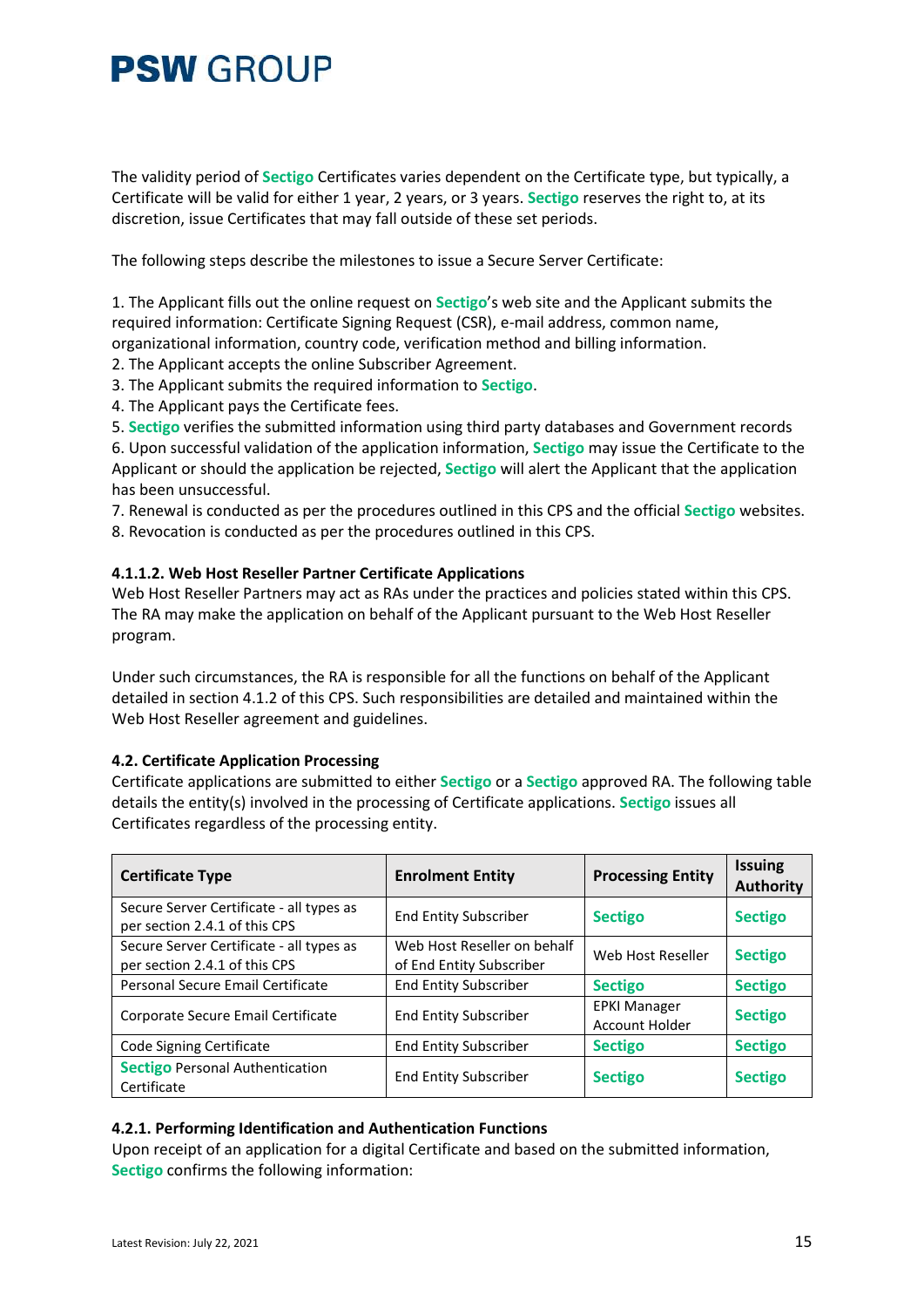- The Certificate Applicant is the same person as the person identified in the Certificate request.
- The Certificate Applicant holds the Private Key corresponding to the Public Key to be included in the Certificate.
- The information to be published in the Certificate is accurate, except for non-verified Subscriber information.
- Any agents who apply for a Certificate listing the Certificate Applicant's Public Key are duly authorized to do so.

**Sectigo** may use the services of a third party to confirm information on a business entity that applies for a digital Certificate. **Sectigo** accepts confirmation from third party organizations, other third party databases, and government entities.

**Sectigo**'s controls may also include trade registry transcripts that confirm the registration of the Applicant company and state the members of the board, the management and directors representing the company.

**Sectigo** may use any means of communication at its disposal to ascertain the identity of an organizational or individual Applicant. **Sectigo** reserves right of refusal in its absolute discretion.

**Sectigo** has a system in place which examines subject details, including domain names, for matches or near matches to some known high profile or pre-notified names that may indicate that a certificate is at a higher than normal risk of fraudulent applications being made and in those cases the certificate application is flagged for manual review.

#### **4.4.3. Notification of Certificate Issuance by the CA to Other Entities**

Other than to the Subscriber, **Sectigo** provides notification of Certificate issuance to certain other entities as detailed below.

#### **4.4.3.1. Web Host Reseller Partner**

Issued Subscriber Secure Server Certificates applied for through a Web Host Reseller Partner on behalf of the Subscriber are emailed to the administrator contact of the Web Host Reseller Partner account. For Web Host Reseller Partners using the "auto-apply" interface, Web Host Resellers have the added option of collecting an issued Certificate from a Web Host Reseller account specific URL.

#### **4.4.3.2. EPKI Manager Account Holder**

Issued Subscriber Secure Server Certificates applied for through an EPKI Manager Account are emailed to the administrator contact of the account.

#### **4.4.3.3. The Public**

**Sectigo** publishes the issuance data of all TLS Secure Server Certificates in the form of a Precertificate, to Certificate Transparency (CT) logs operated by Sectigo and/or other entities.

#### **4.7. Certificate Re-Key**

The section is used to describe elements/procedures generating a new key pair and applying for the issuance of a new Certificate that certifies the new Public Key. Rekeying (or re-keying) a Certificate may comprise of creating a new Certificate with a new Public Key and serial number, while retaining the Certificate's subject information.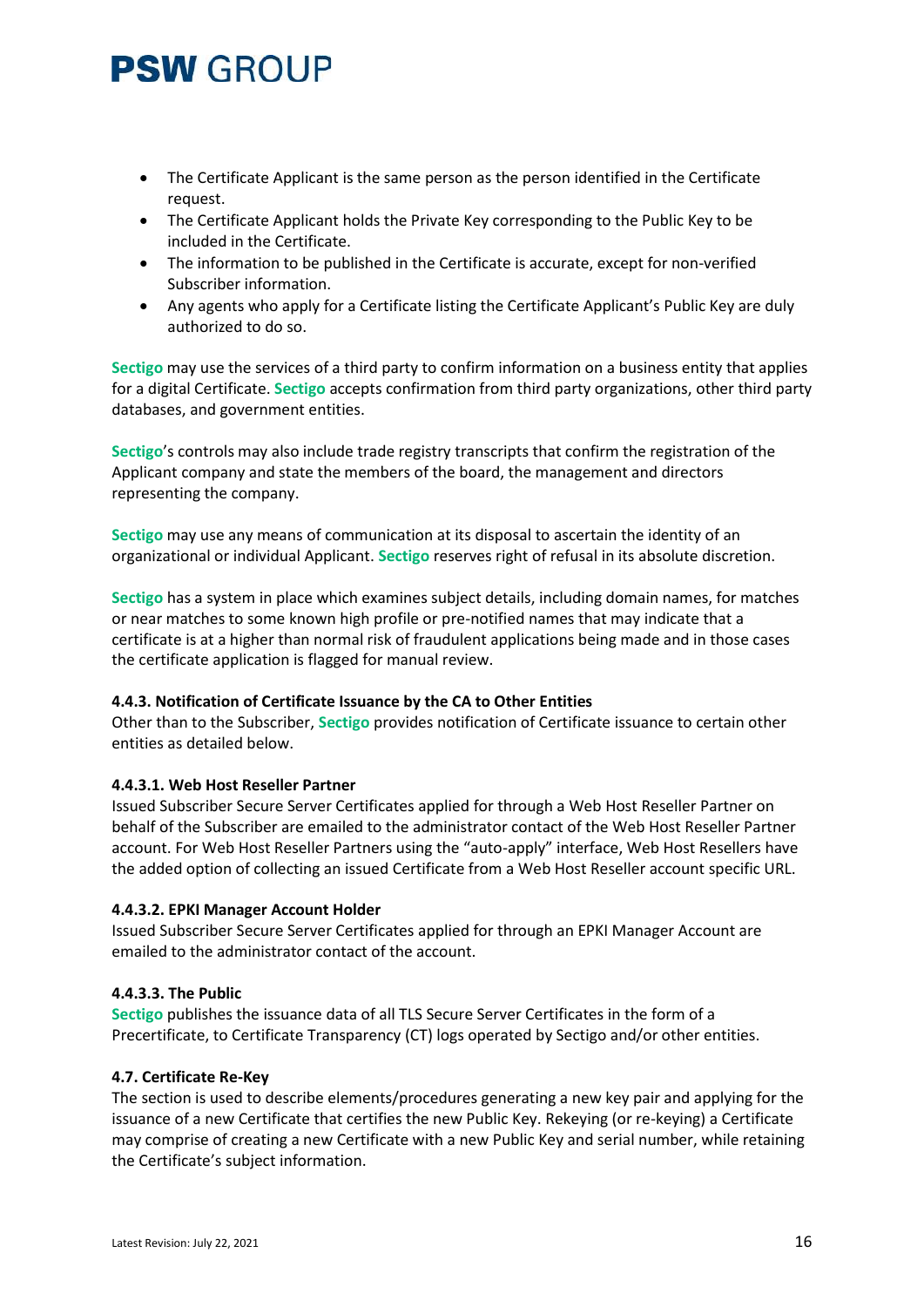### **4.7.1. Circumstances for Certificate Re-Key**

Certificate rekey will ordinarily take place as part of a Certificate renewal or Certificate replacement, as stated in section 3.2 of this CPS. Certificate rekey may also take place when a key has been compromised.

### **4.7.2. Who May Request Certificate Re-Key**

Those who may request a Certificate rekey include, but are not limited to, the Subscriber, the RA on behalf of the Subscriber, or **Sectigo** at its discretion.

### **4.7.3. Processing Certificate Re-key Requests**

Depending on the circumstances, the procedure to process a Certificate rekey may be the same as issuing a new Certificate. Under other circumstances, **Sectigo** may process a rekey request by having the Subscriber authenticate its identity.

### **4.7.7. Notification of Certificate Issuance by the CA to Other Entities**

Generally, **Sectigo** does not notify other entities of the issuance of a rekeyed Certificate. **Sectigo** may notify an RA of the issuance of a rekeyed Certificate when an RA was involved in the issuance process.

### **5.2.3. Identification and Authentication for Each Role**

All personnel are required to authenticate themselves to CA and RA systems before they may perform the duties of their role involving those systems.

### **5.2.4. Roles Requiring Separation of Duties**

Individuals serving as Security Auditors shall not perform or hold any other trusted role.

Only an individual serving in a Security Auditor role may perform internal auditing functions, with the exception of those security audit functions (e.g., configuring, archiving, deleting) that require multi person control.

An individual that performs any trusted role shall only have one identity when accessing CA equipment

#### **5.3. Personnel Controls**

Access to the secure parts of **Sectigo**'s facilities is limited using physical and logical access controls and is only accessible to appropriately authorized individuals filling trusted roles for which they are properly qualified and to which they have been appointed by management.

**Sectigo** requires that all personnel filling trusted roles are properly trained and have suitable experience before being permitted to adopt those roles.

#### **5.3.2. Background Check Procedures**

All trusted personnel have background checks before access is granted to **Sectigo**'s systems. These checks may include, but are not limited to, verification of the individual's identity using a government issued photo ID, credit history, employment history, education, character references, social security number, criminal background, and a Companies House cross-reference to disqualified directors.

#### **7.1.4.2. Subject Information – Subscriber Certificates**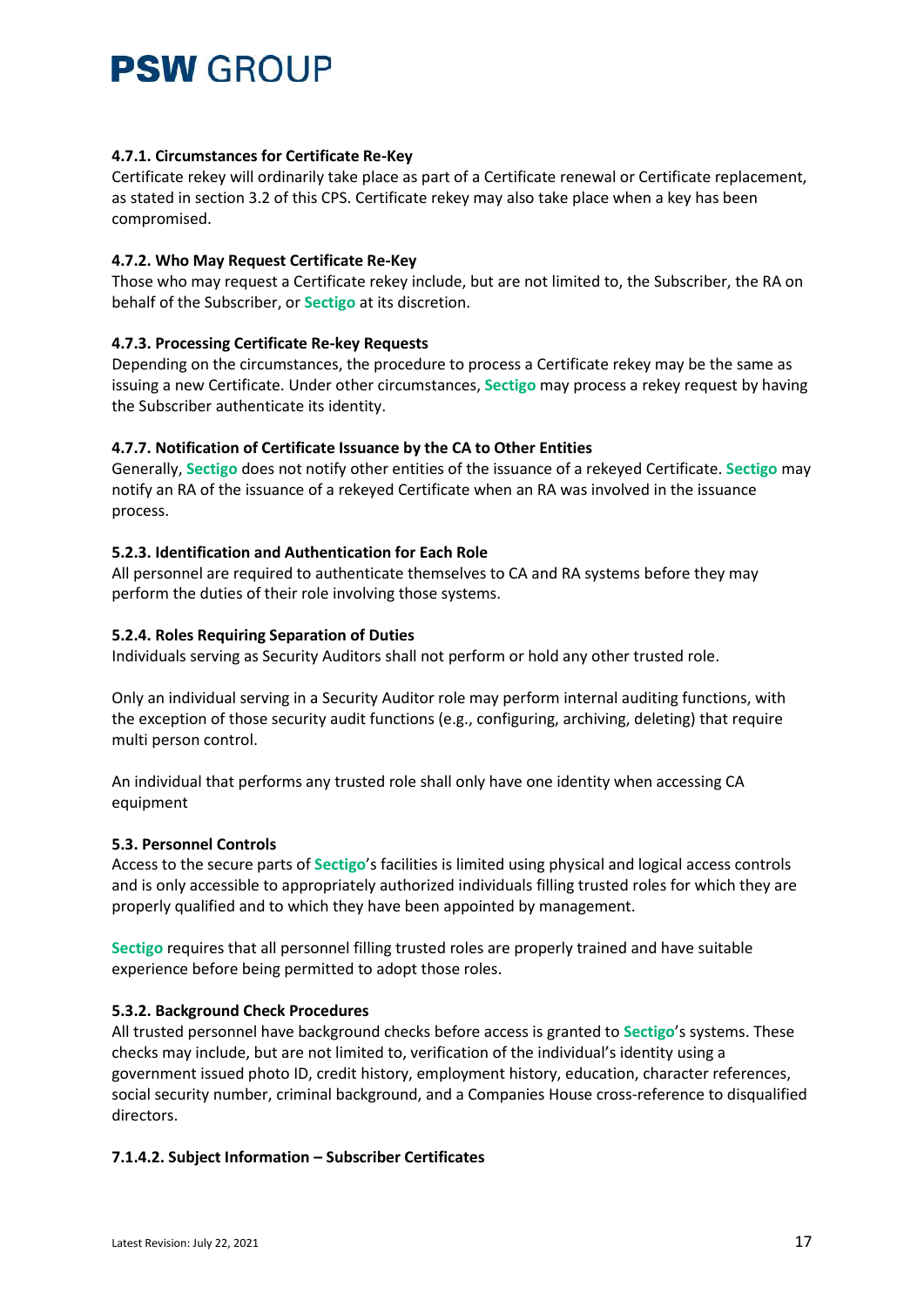**Sectigo** represents that it followed the procedure set forth in its Certification Practice Statement to verify that, as of the Certificate's issuance date, all of the Subject Information was accurate.

**Sectigo** does not include Domain Names or IP Addresses in a Subject attribute except as specified in Section 3.2.2. of this CPS.

#### **7.1.4.2.2. Subject Distinguished Name Fields**

1. subject:commonName If present, this field contains a single IP address or Fully-Qualified Domain Name that is one of the values contained in the Certificate's subjectAltName extension (see above).

2. subject:organizationName If present this field contains the Subject's name and/or DBA as verified under Section 3.2.2.2 or 3.2.2.3.

**Sectigo** may include information in this field that differs slightly from the verified name, such as common variations or abbreviations, provided that any abbreviations used are locally accepted abbreviations; e.g., if the official record shows "Company Name Incorporated", we may use "Company Name Inc." or "Company Name".

Because Subject name attributes for individuals (e.g. givenName (2.5.4.42) and surname (2.5.4.4)) are not broadly supported by application software, we may use the subject:organizationName field to convey a natural person Subject's name or DBA.

### 3. (omitted)

4. subject:streetAddress If present this field contains the Subject's street address information as verified under Section 3.2.2.2 or 3.2.2.3.

5. subject:localityName If present this field contains the Subject's locality information as verified under Section 3.2.2.2 or 3.2.2.3.

Where the subject:countryName field specifies the ISO 3166-1 user-assigned code of XX in accordance with Section 7.1.4.2.2(h), the localityName field may contain the Subject's locality and/or state or province information as verified under Section 3.2.2.2 or 3.2.2.3.

6. subject:stateOrProvinceName If present this field contains the Subject's state or province information as verified under Section 3.2.2.2 or 3.2.2.3.

If the subject:countryName field specifies the ISO 3166-1 user-assigned code of XX in accordance with Section 7.1.4.2.2(h), the subject:stateOrProvinceName field may contain the full name of the Subject's country information as verified under Section 3.2.2.2 or 3.2.2.3.

7. subject:postalCode If present this field contains the Subject's zip or postal code information as verified under Section 3.2.2.2 or 3.2.2.3.

8. subject:countryName This field contains the Subject's two-letter ISO 3166-1 country code information as verified under Section 3.2.2.2 or 3.2.2.3.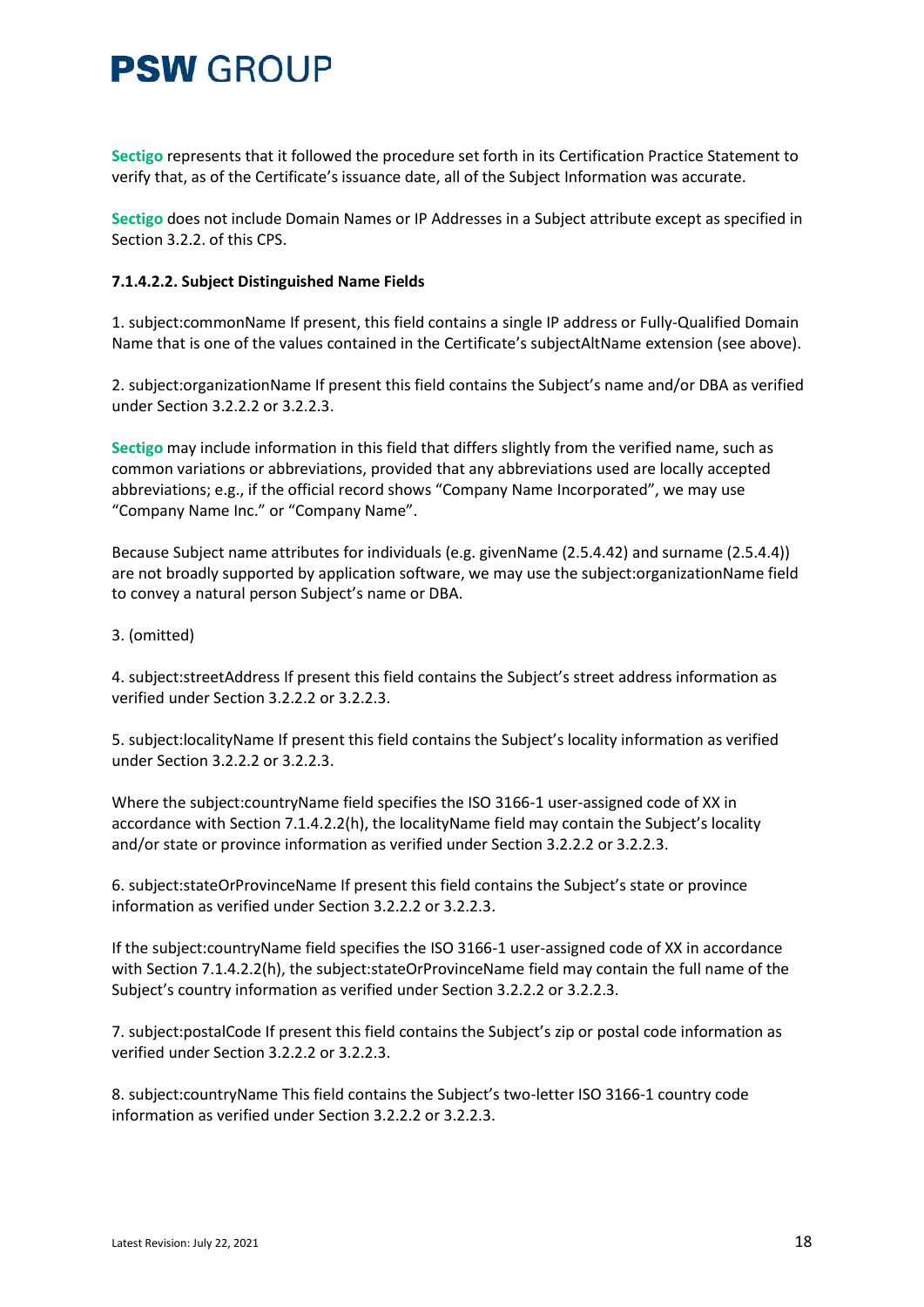If a Country is not represented by an official ISO 3166-1 country code, **Sectigo** will specify the ISO 3166-1 user-assigned code of XX indicating that an official ISO 3166-1 alpha-2 code has not been assigned.

9. subject:organizationalUnitName If present Sectigo implements processes that prevent a subject:organizationalUnitName attribute from including a name, DBA, tradename, trademark, address, location, or other text that refers to a specific natural person or Legal Entity unless the we have verified this information in accordance with Section 3.2.2.2 or 3.2.2.3 and the Certificate also contains subject:organizationName, subject:givenName, subject:surname, subject:localityName, and subject:countryName attributes, also verified in under Section 3.2.2.2 or 3.2.2.3.

10. EV and EV Codesigning Certificates SHALL also include the following fields as per Section 9.2 of the EVG:

- a. Subject Business Category
	- i. subject:businessCategory (OID: 2.5.4.15)
- b. Subject Jurisdiction of Incorporation or Registration
	- i. subject:jurisdictionLocalityName (OID: 1.3.6.1.4.1.311.60.2.1.1) (if required)
	- ii. subject:jurisdictionStateOrProvinceName (OID: 1.3.6.1.4.1.311.60.2.1.2) (if required)
	- iii. subject:jurisdictionCountryName (OID: 1.3.6.1.4.1.311.60.2.1.3)
- c. Subject Registration Number or Date
	- i. Subject:serialNumber (OID: 2.5.4.5)

11. Other Subject Attributes EV certificates SHALL NOT contain other subject attributes. If present in other types of certificates, all other optional attributes, will contain information that has been verified by **Sectigo**. Optional attributes will not contain metadata such as '.', '-', and ' ' (i.e. space) characters, and/or any other indication that the value is absent, incomplete, or not applicable.

#### **8.7. Self-Audits**

Secure Server certificates: **Sectigo** performs regular self audits and audits of Registration Authorities in accordance with Section 8.7 of the Baseline Requirements.

Code Signing certificates: **Sectigo** performs regular self audits and audits of Registration Authorities in accordance with section 17.5 of the Code Signing BRs.

#### **9.6.2. RA Representations and Warranties**

A **Sectigo** RA operates under the policies and practices detailed in this CPS and also the associated Web Host Reseller agreement, Powered SSL agreement and EPKI Manager Account agreement. The RA is bound under contract to:

- Receive applications for **Sectigo** Certificates in accordance with this CPS.
- Perform all verification actions prescribed by the **Sectigo** validation procedures and this CPS.
- Receive, verify and relay to **Sectigo** all requests for revocation of a **Sectigo** Certificate in
- accordance with the **Sectigo** revocation procedures and the CPS.
- Act according to relevant laws and regulations."